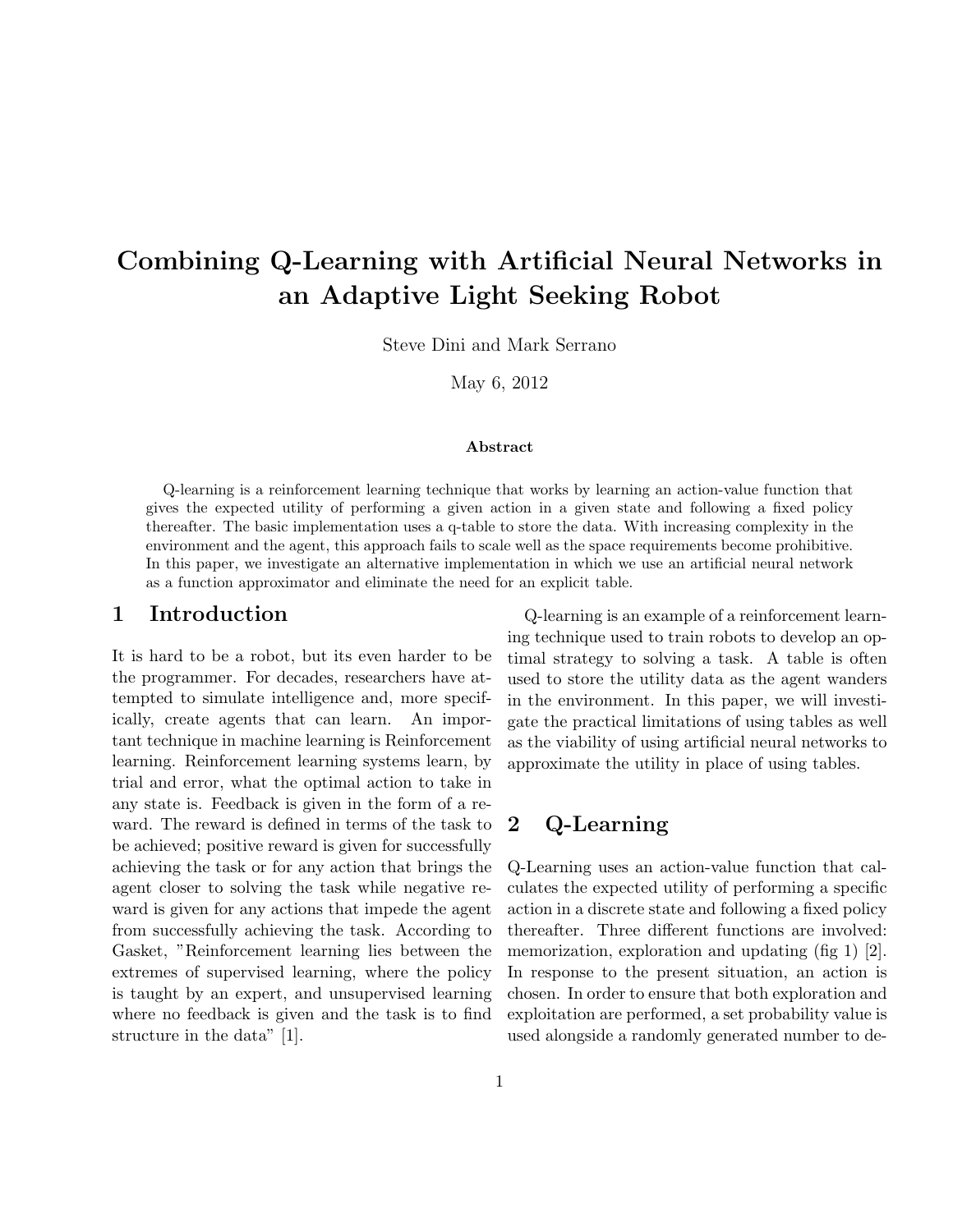termine whether the agent will explore or exploit. If the random number is above the probability threshold, the optimal action yielding the highest q-value is selected (exploitation). Otherwise, a random action is selected (exploration). This promotes both aspects of exploitation and exploration which are necessary to ensure the success of the learning technique [2].

Each time the agent performs an action  $a$  in state s at time  $t$ , the agent gets a reward  $r$  which represents how close it is to solving the task. The utility for performing this action is then updated according to the update rule:

$$
Q(s,a) = Q_t(s,a) + \alpha[r + \gamma.maxQ(s',a') - Q(s,a)]
$$
  
(1)

where  $s'$  is the next state,  $a'$  is the optimal action in s',  $\alpha$  is the learning rate and  $\gamma$  is the discount factor. After applying this rule, all the other entries in the table remain unchanged. Since there is an expected reward for each action in a multitude of states, the total size of the table (state-space) grows exponentially as the complexity of the problem increases. This rapid growth results in dismal scalability in addition to physical space limitations in terms of data storage.



Figure 1: The 3 functions of q-learning

# 3 Artificial Neural Networks (ANN)

Artificial Neural Networks are models heavily studied in both cognitive and computer science. They are inspired by the structure and function of biological neural networks. The basic building blocks of neural nets are nodes that generate an output value given an input value. At the net's extremities, input nodes usually consist of a single input but can have multiple outputs. Inversely, output nodes usually have a single output, but can have a multitude of input connections. The neural net uses these interconnected nodes to relay signals across the structure, from an input source through to an output. Each connection between nodes has a weight parameter that affects what values the nodes receive. The neural network is trained by comparing the output to a target for a given set of inputs, and generating an error value. This error is then used to update the connections and/or the weight of those connections in the neural net.

While much of the literature regarding the use of neural nets for q-learning use recurrent neural networks, we decided to use simple feed forward nets instead. The difference between these two types of neural net structures lies in types of connections that are permitted and consequently, the directional flow of data. In a recurrent neural net, connections are allowed to establish loops in such a manner where top layers can recursively feed data back down to previous layers. This kind of net allows for an abstract memory-retention structure to emerge. In contrast, feed-forward nets are only allowed to feed data upwards from lower layers to higher layers. This results in a static directional data flow.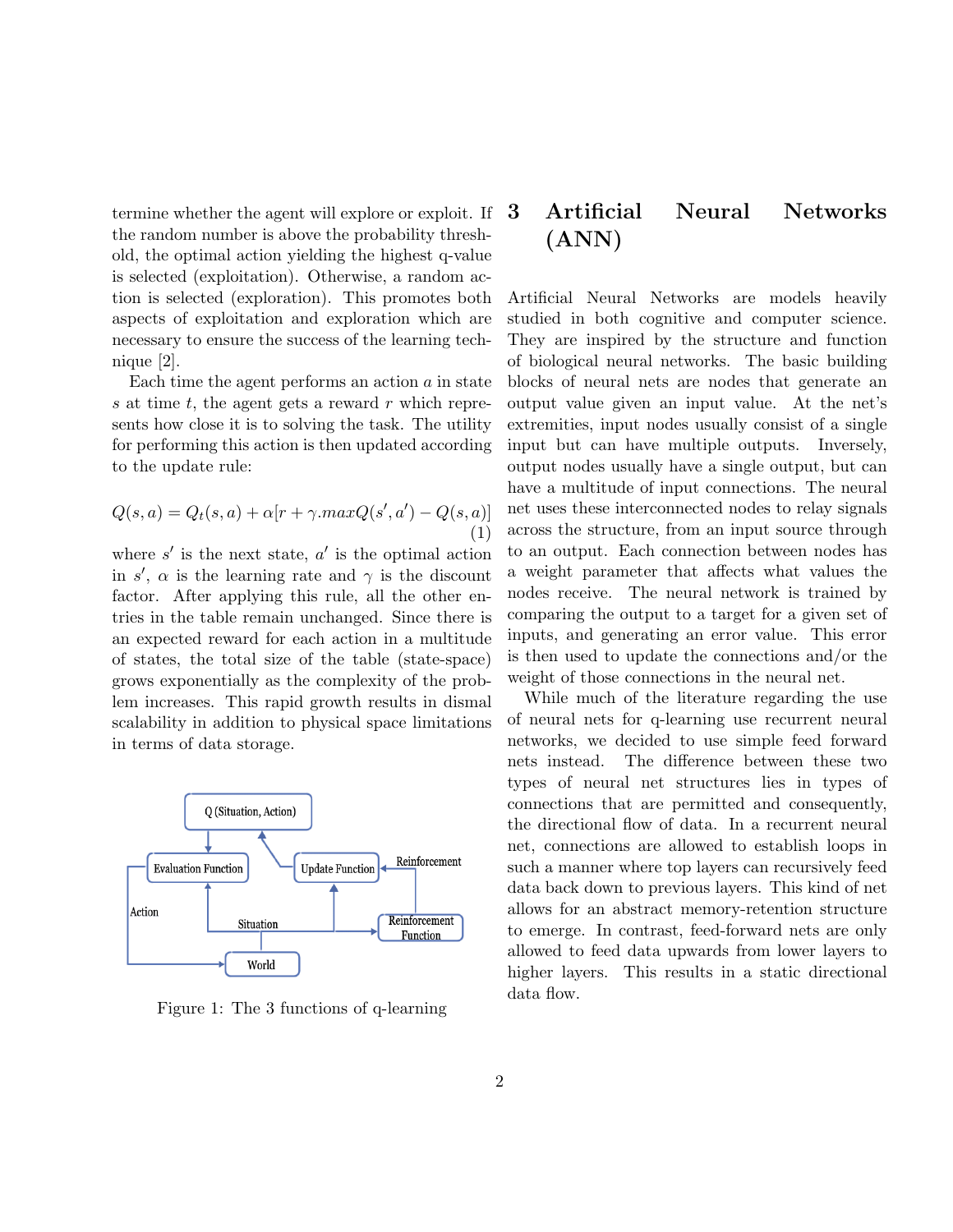# 4 Q-learning on the light finding task

The idea of developing a control system for a robot by q-learning has been around for quite a while [3]. The domain of problems has generally been limited to light finding tasks, obstacle avoidance tasks and the pole balancing problem [4][5]. For our purposes, we are going to investigate q-learning on a light seeking task. The light-seeking problem consists of an agent in an environment with a single light source, where the agent is expected to develop a strategy for locating and subsequently reaching the light $[6][7]$ .

#### 4.1 Experiment Setup

The environment consists of a single robot with a centrally located light source as shown in fig 2. The experiment was setup and run in the pyrobot simulator using a single pioneer robot.

In order to record useful measurements, the robot was given the ability to sample two light value readings, one to the left and one to the right, and then contrast them. The robot also had the means to detect obstacles, both directly ahead and behind it. It achieved this by observing the readings it obtained from the sonar sensors and determining if they were below a threshold of 0.5. The total sensory input this robot had is summarized fig 3 below.

#### 4.2 State Representations

The sensors on the robot are used to generate a representation of the state the robot is currently in. Therefore, the state is simply a summary of what the robot is currently perceiving. In addition to these perceptions, we also include limited internal state information when generating a state represen-



Figure 2: Experiment Setup

tation for the robot. Specifically, we include the value of a variable that reports whether light sensor values have not changed in 5 consecutive time steps. The motivations behind having this extra piece of information lie in the fact that our goal is to motivate the robot to move towards the light source. If the light values are not changing this is an indication that the robot might be stuck somewhere, or the robot is repeating a sequence of forward and backward movements. Since this is something undesirable, offering negative reward in these situations may assist the learning process. In order to offer the negative reward however, it is necessary to know that the above-mentioned situation is happening, hence the need for that variable.

In order to fully explore the strengths and weaknesses of q-learning, we propose evaluating the performance of q-learning in both a very rich as well as a constrained representation of the environment. In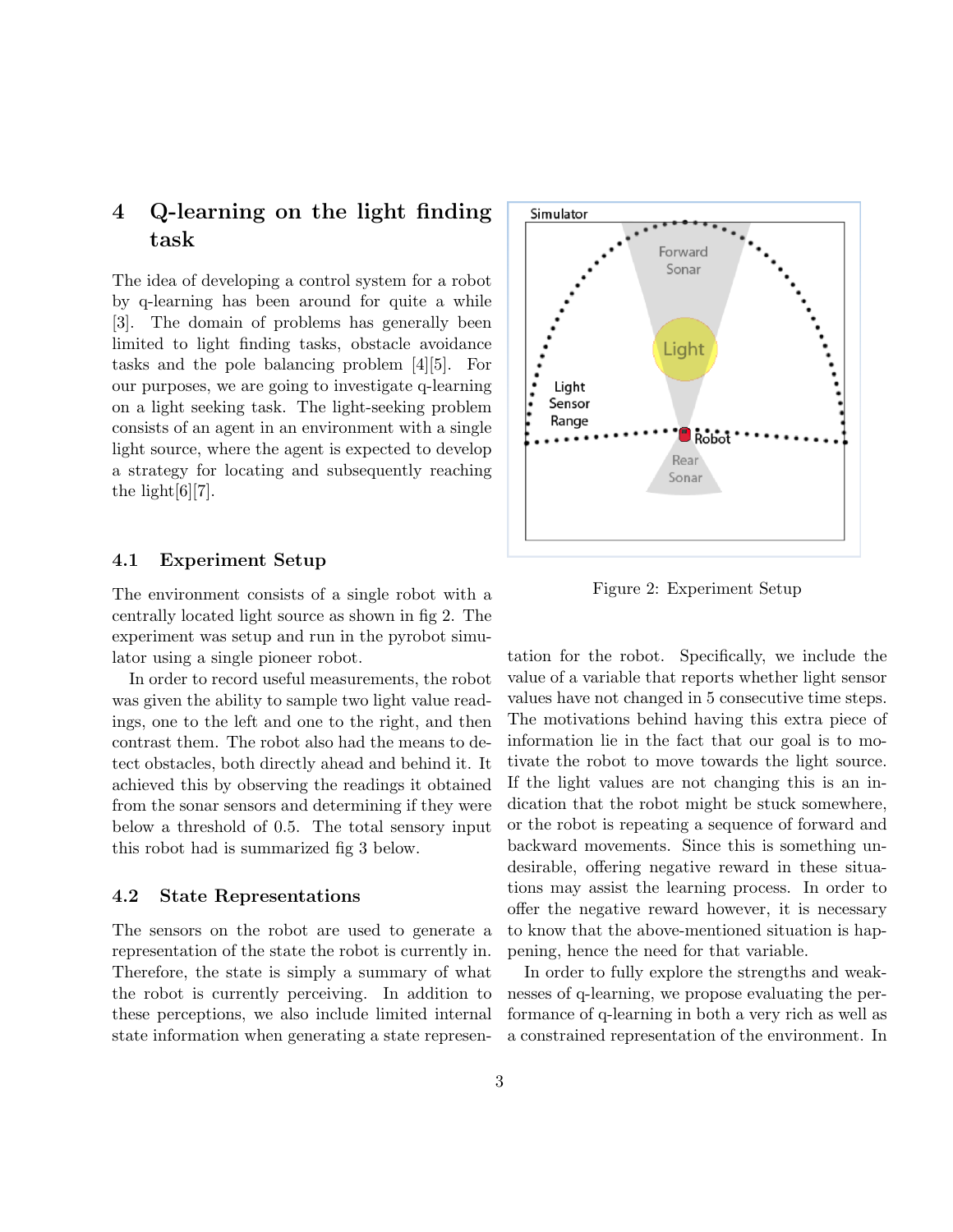

Figure 3: The sensor groups used in the experiment were front and back for sonar as well as front-left and front-right for the light sensors

both cases, q-learning will be done with the q-table and the artificial neural net implementation.

In the constrained (simple) representation of the environment, the state is represented as a 4-tuple  $(w, x, y, z)$ . The variable w is associated with the light values. If the reading in the left light sensor is higher than the one on the right,  $w$  is given a value of 0. If the right light sensor is higher, w is set to 1. Finally, if both light sensors are equal, w is set to 2. Since the pyrobot light sensors are highly sensitive, we have defined equal to mean the light values are within 0.01 of each other. The next variable,  $x$ , is a binary variable which monitors proximity to an obstacle in front of the robot. The sonar sensors are used to determine this. If the front sonar sensors report a value less than 0.5 (meaning an obstacle is close), x is set to 1. The same applies for y except

that it refers to the rear sonar sensors. The final variable, z, is a binary variable that is activated if the light sensor values have not changed in the last 5 consecutive time steps. Again, due to the sensitivity of the light sensors, the values are deemed to have not changed is they are all within 0.01 units of each other. The entire state space is therefore made of  $3 \times 2 \times 2 \times 2$  combinations of the percepts, or 24 unique states.

| <b>Percept</b>                                            |       |           | 2       |
|-----------------------------------------------------------|-------|-----------|---------|
| Light Readings (w)                                        | I > R | $R > I$ . | $R=1$ . |
| Obstacle in Front $(x)$                                   | N     |           |         |
| Obstacle at Rear $(y)$                                    | N     | Y         |         |
| Light readings not changing in<br>last 5 time steps $(z)$ | N     |           |         |

Figure 4: The different percepts that are used to define a state in simple representation

In the rich representation of the environment, things are a bit different. Instead of using a 4-tuple to represent the environment, we use a 6-tuple in order to capture more information about the environment hence making the representation more complex. The 6-tuple  $(u, v, w, x, y, z)$  is constructed as follows: u represents the left light sensor values. Since the light values go between 0 and 1, we decided to descretize these values by demarcating them into 5 possible ranges: 0-0.2, 0.2-0.4, 0.4-0.6, 0.6-0.8 and 0.8-1.0 with the values for u being  $0,1,2,3,4$  respectively. v represents right light sensor value with the same setup as  $u$ . Next,  $w, x$  and  $y$  are binary and represent the presence of an obstacle in front, to the right and to the left of the robot respectively. The final variable, z represents whether light readings have not changed in the last 5 time steps. Notice that proximity to an obstacle at the rear of the robot was omitted since the robot was not allowed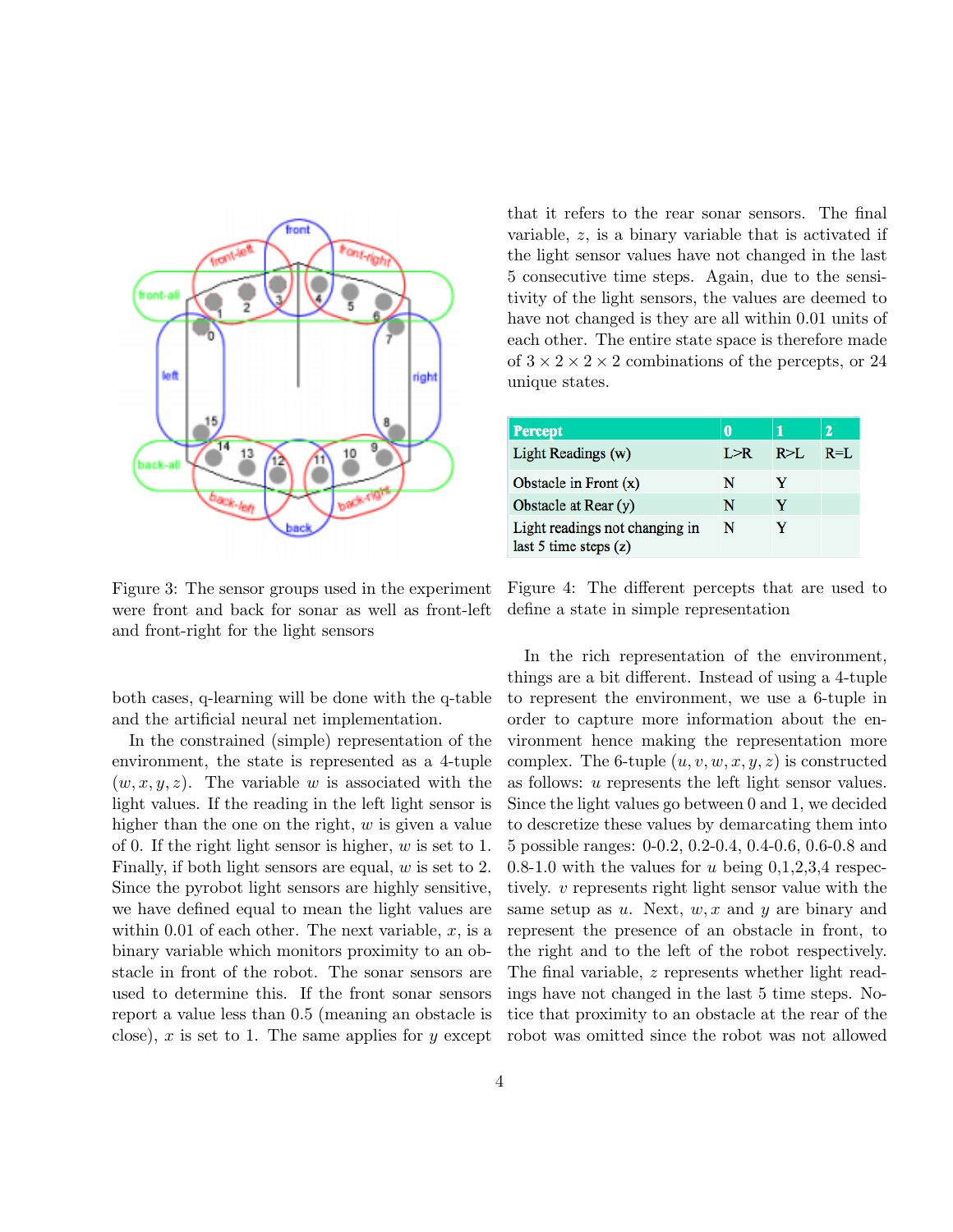to move backwards in this part of the experiment. We removed the robots ability to move backward because it drastically slowed the learning process by making repeated forward and backward movements. In this case the entire state space is made up of  $5 \times 5 \times 2 \times 2 \times 2 \times 2$  different combinations or 400 unique states.

### 4.3 Actions

For every time-step, the robot is capable of finding the reinforcement value that it is awarded for performing a specific action in its current state. In order to follow a completely optimal strategy, the robot will have to choose the action with the highest q-value in any given state. When the q-value function has converged to the true payoffs for the state and action pair, then this policy is optimal. In the early stages of learning however, this is not the case and as such it is necessary to encourage exploration by choosing actions that do not necessarily yield the highest reinforcement values. Additionally, an effective exploration strategy is also necessary because if the strategy is inefficient, it could lead to an exponential increase in time and solutions length [3]. One way to achieve this is to use the Boltzmann probability distribution [6].

$$
P(a|x) = \frac{e^{Q(x,a)/T}}{\sum_{b \in A} e^{Q(x,b)/T}}
$$
(2)

where  $T$  balances the effect of exploration vs exploitation with a strong bias towards exploration during the early stages of the learning curve. Gradually this is reduced as the experiment progresses so as to favor exploitation.

The actions the robot can take in any given state are represented as a 2-tuple  $(r, l)$  which represents right and left motor values respectively. The total action space is shown in figure 5 below.

| <b>Action</b>  | <b>Motor Commands (L,R)</b> |
|----------------|-----------------------------|
| 0              | (stop, stop)                |
| 1              | (stop, fwd)                 |
| $\overline{2}$ | (stop, rvs)                 |
| 3              | (fwd, stop)                 |
| 4              | (fwd, fwd)                  |
| 5              | (fwd, rvs)                  |
| 6              | (rvs, stop)                 |
| 7              | (rvs, fwd)                  |
| 9              | (rvs, rvs)                  |

Figure 5: The entire action space for the robot

#### 4.4 Reinforcement Values

The core of the entire q-learning algorithm revolves around the premise of a reward scheme. In order for q-learning to function correctly, it is imperative that the robot be able to determine the approximate value of an action immediately after performing the action. A successful reward scheme for the light finding task is one that awards the robot for getting closer to areas of brighter light thus implicitly motivating the robot to find the light [7].The following is a possible reward scheme for this problem.

Since the goal is to find the light, it makes sense to reward the robot for actually getting to a light source. As we are using pyrobot light sensors for this experiment, getting to the light is defined as the instance when either (or both) of the light sensor readings registers a value above 0.95. This works because the brightness of the light source was set to 1.0 in this experiment. For reaching light, the robot is given a reward of 3.

Approaching the light is also a desirable control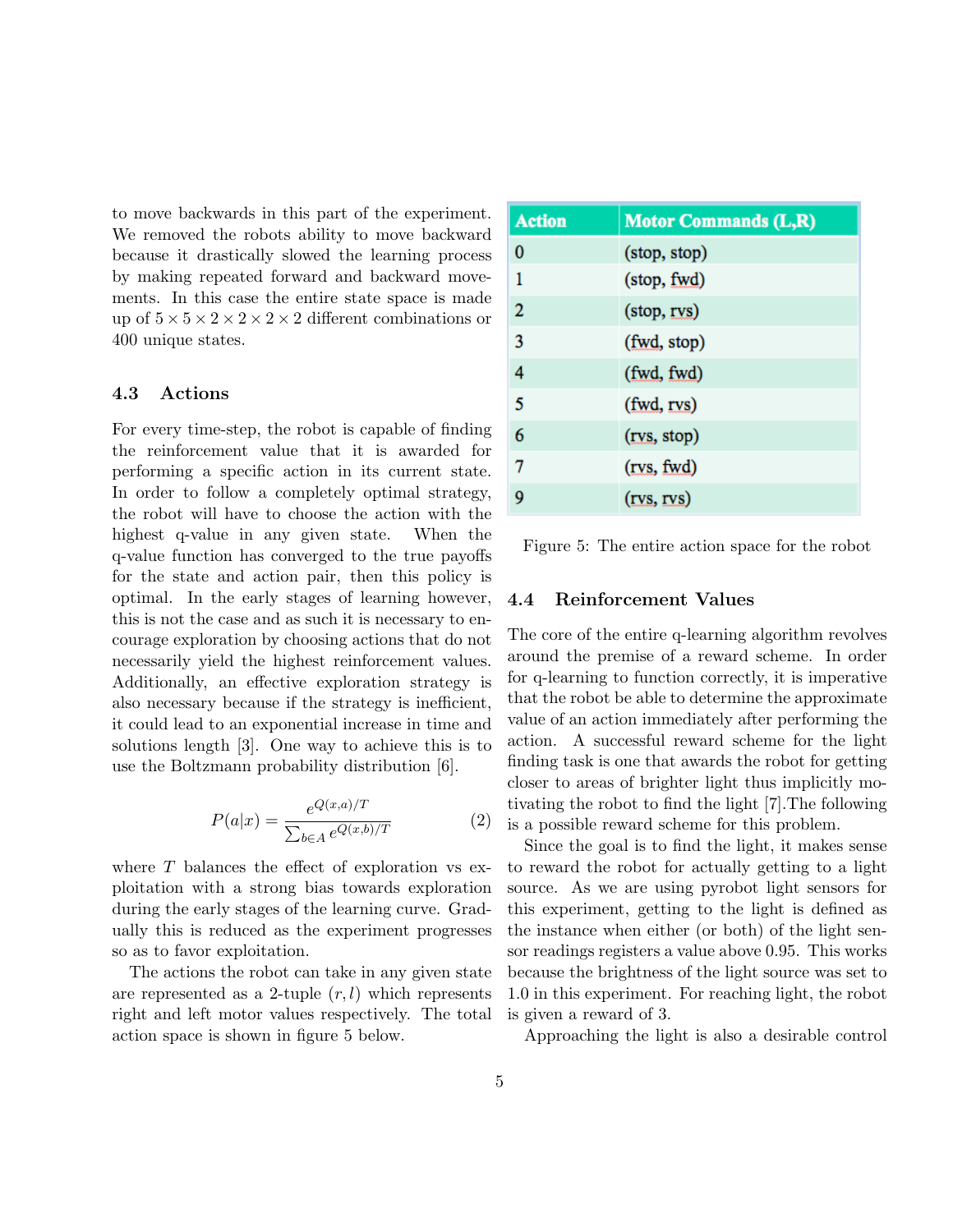sequence. In the rich representation of the environment, any approach to the light was given a reinforcement value of 2. For the simple representation of the environment however, the value of the larger current light reading minus the larger reading in the last time step was given as the reward. This method works well in that provides positive reward when the robot approaches a light source, and negative reward in instances where it moves away. We avoided having a similar scheme for the rich environment as we felt this complexity might impede the learning speed of the robot and as such we resorted to using a static reinforcement value of 2 in the rich environment.

Since the goal of this experiment is to get to the light source, it is implicit that the robot be able to avoid obstacles so as be successful in reaching the light. If at any point the robot collides with the walls either at the front or the rear, a negative reinforcement value of -2 is given.

It is also necessary to motivate the robot to continuously move (towards the areas of brighter light). If for any reason the light values remain the same over 5 consecutive time steps, the robot is given a negative reward of -2.

### 5 Experiments

### 5.1 Q-table Implementation

Under this implementation, the objective is to build a table for storing the q-values. This implementation is suitable for small size problems, as it may take really long time for the q-function to converge if the problem is exceedingly complex [4]. With this implementation, storage size is a function of the state and action space. For the simple environment, we have 24 states  $\times$  9 actions resulting in a table with 216 entries. In the rich representation of the world, there are 400 states  $\times$  9 actions, producing a table with 3600 entries. Incidentally, we propose that the task should be more difficult to learn in the rich environment since its q-table is significantly larger.

|              | <b>Actions</b> |         |   |   |   |   |    |   |           |         |
|--------------|----------------|---------|---|---|---|---|----|---|-----------|---------|
| <b>State</b> | [0,0]          | [0,1]   | ٠ | ٠ | ٠ | ٠ | ×. | ٠ | $[-1,-1]$ |         |
| (0,0,0,0)    | $-0.01$        | 0.11    |   |   |   |   |    |   |           | 0.1     |
| (0,0,0,1)    | 0.03           | $-0.13$ |   |   |   |   |    |   |           | $-0.1$  |
| (0,0,1,0)    | 0.12           | 0.09    |   |   |   |   |    |   |           | 0.14    |
|              |                |         |   |   |   |   |    |   |           |         |
|              |                |         |   |   |   |   |    |   |           |         |
|              |                |         |   |   |   |   |    |   |           |         |
|              |                |         |   |   |   |   |    |   |           |         |
|              |                |         |   |   |   |   |    |   |           |         |
|              |                |         |   |   |   |   |    |   |           |         |
| (2,1,1,1)    | $-0.04$        | 0.01    |   |   |   |   |    |   |           | $-0.03$ |

Figure 6: Q-table just after initializing

The learning procedure for the robot when using the table can be described in the following steps:

- 1. Initialize entries to random values in the interval -0.15 to 0.15.
- 2. Place the robot at a random location in the environment.
- 3. Get current state
- 4. Determine an action according to equation 2.
- 5. Perform the action and determine the new state.
- 6. Get the associated reinforcement values and update the table according to the update rule in equation 1.
- 7. Repeat 3-5 above until agent gets to the light.
- 8. Repeat 2-6 above for the total number of runs during the experiment.

The action-perception loop can be summarized by the following diagram: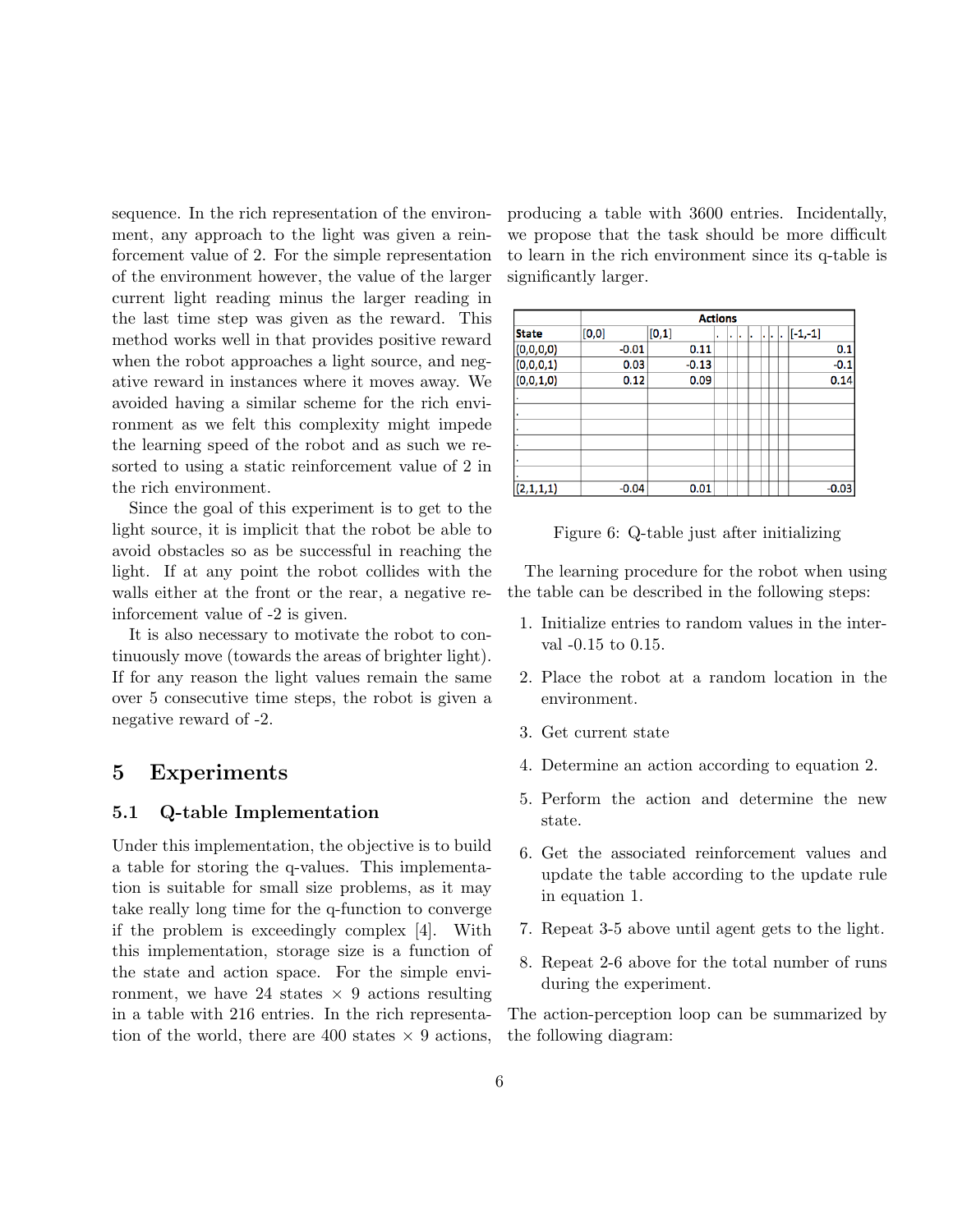

Figure 7: The action-perception loop

### 5.2 Neural Net Implementation

The q-table implementation of q-learning is favorable for its simplicity of implementation. However, as the state-action space becomes more complex, it becomes increasingly difficult to train and update the table as the environment is explored. Furthermore, if the environment is very complex, then the size of the state-action space may become prohibitively large. In order to overcome these problems, q-learning can be implemented using a neural network as a function approximator for q-values [3].

For the purposes of this experiment, we are going to use the conx library provided as part as pyrobot. For the simple environment, a neural network with 6 input nodes (4 for the state representation and 2 for the motor actions), 4 hidden nodes and 1 output node is ideal. For the rich environment, we use a network with 8 inputs nodes (6 for the state and 2 for the motor action), 4 hidden nodes and 1 output node. The network accepts a state and an action as input and outputs the approximated q-value for that state-action pair.

Additionally, it is important to note that the neural network only accepts values in the range of 0.0- 1.0 hence it is necessary to scale some of the inputs to the network to fit in that range. Furthermore, the motors require instructions in the range of - 1 (full reverse) to 1 (full forward). The function  $f(x) = (x + 1)/2$  is used to translate values into the necessary range for this purpose. Lastly, the reinforcement values also need to be made neural network friendly. Mapping the reinforcement values of -2, 0, 2, 3 to 0, 0.5, 0.75 and 1 respectively seems to work for this experiment.

The learning procedure using this implementation can be described as follows[5]:

- 1. Initialize the neural network
- 2. Place the robot at a random location in the environment
- 3. Obtain the current state
- 4. Obtain  $Q(x, a)$  for each action by substituting the state and action pairs into the neural net, keeping track of those values.
- 5. Determine an action according to equation 2, so as to be able to balance between exploration and exploitation.
- 6. Make the move and get new state
- 7. Get the associated reinforcement values for taking the particular action in the previous state
- 8. Generate  $Q^{target}(x, a)$  according to equation 1and use  $Q^{target}$  to train the net as shown in fig 8 below.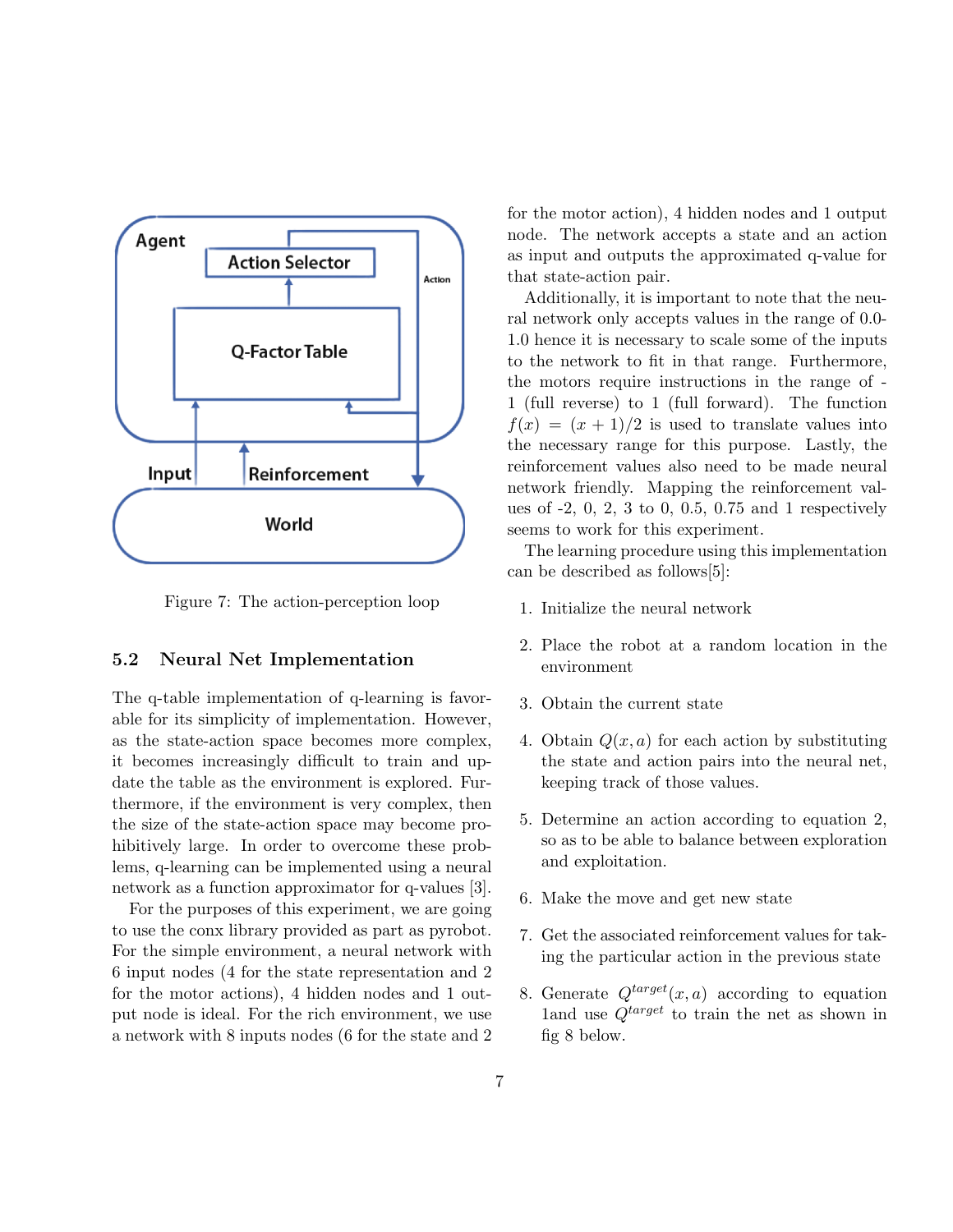- 9. Repeat 3-8 until the robot finds the light.
- 10. Repeat 2-9 for the number of runs of the experiment.



Figure 8: Neural net layout for approximating the target q-values



Figure 9: The action-perception loop

### 6 Results

Our goal was to encourage the robot to learn a control strategy to solve the light finding task. In order to achieve this, we allowed the robot to wander around in the environment until is appeared to have learned a successful approach to the problem.

In as far as the reward schemes for the two implementations are concerned, there were slight modifications we implemented into the simple environment experiment that did not exist in the complex environment. As stated earlier, the robot was given a reward of 3 for getting to the light and a reward of 2 for inching closer to the light. In the simple environment experiment, we altered this scheme so that for getting to the light the robot was given a reward of 3 but for getting closer to the light the reinforcement value was given as current light reading - previous current reading. The advantage with this metric is that is has the ability to reward the robot as well as punishing it for getting further away from the light by giving it a negative reinforcement.

We were only able to identify the new reward scheme after having run the experiments on the complex environment, and as such a fair comparison of the progression of reward between the two environment representation is therefore not available at this time.

### 6.1 Complex Environment

For the complex environment, the results were not very promising. We ran the experiment for 5000, 10000 and 30000 epochs and in all instances it was apparent that the robot had not learned how to successfully perform the light finding task. Both implementations were not able to achieve a success rate of more than 30%. It was interesting to note that even though the experiment did not go as expected, the neural net implementation appeared to perform better than the table implementation. This is probably due to the fact that such an immensely sized table is difficult to populate. However, we believe that if we ran the experiment indefinitely, we might have achieved better success rates.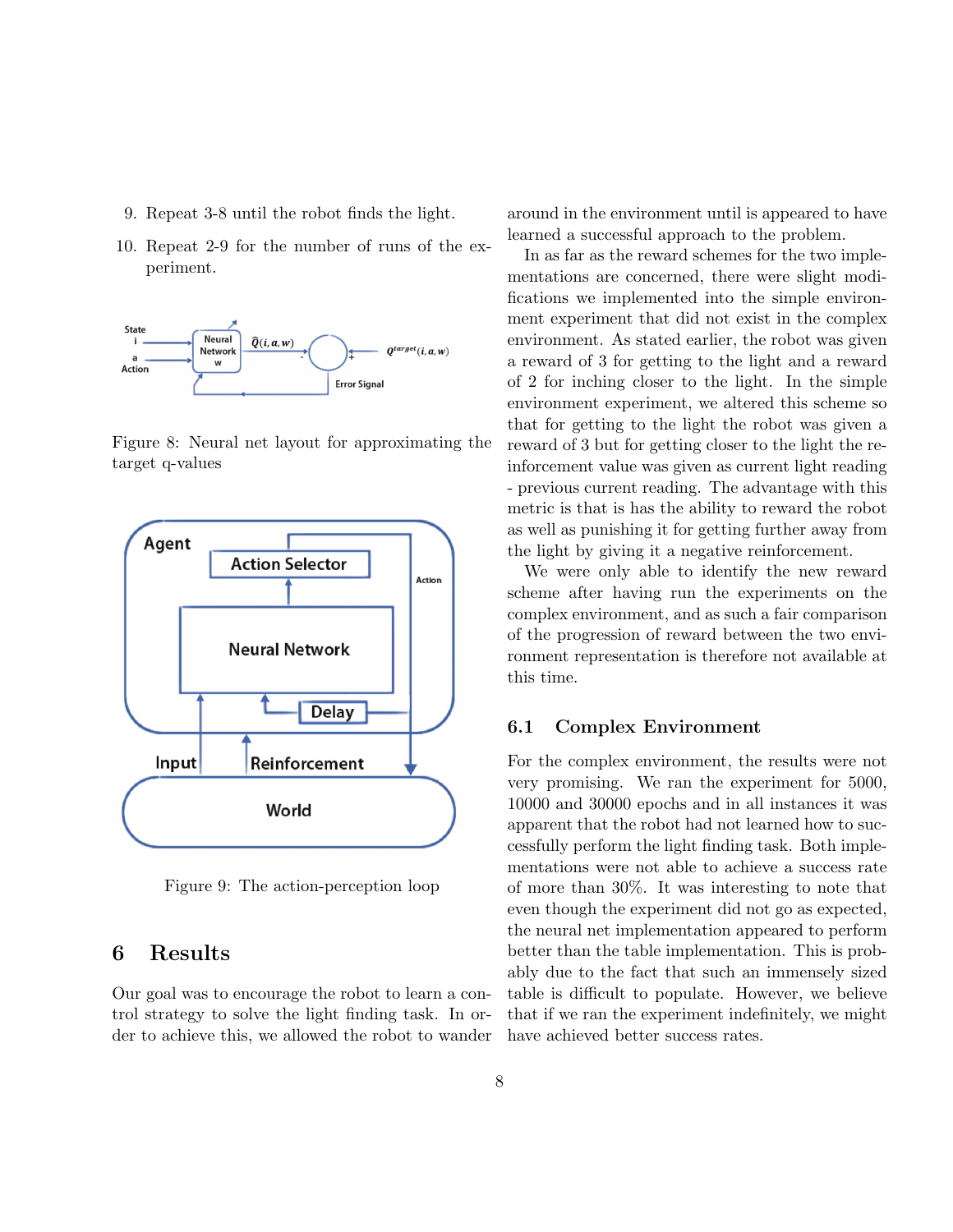

35 25 15 REWARD **Neural Net** -5  $-15$ 30000 35000 5000 10000 15000 20000 25000  $-25$ EPOCH

Figure 10: After 30000 epochs of learning in the complex environment the task was still not learnt

The progression of accumulated reward over time also did not appear as anticipated. The progression for the neural net implementation appeared to be more stable, an indication that learning might have been going on more smoothly albeit slowly. The progression for the table implementation was very haphazard an indication that the robot was having a hard time to learn the task.

### 6.2 Simple Environment

For the simple environment, the results were more promising. After only 3000 epochs (compared to 30000) for the previous experiment, success rates were going up to upwards of 80%. In this experiment, the neural net implementation performed more poorly than the table implementation. The reason for this might be the simplicity of the environment resulting in a smaller table, hence the ease with which the q-table values converged. We feel that due to the disproportionate allocation of time

Figure 11: After 30000 epochs the progression of the total acquired reward was hard to interpret

to the different states, the neural net might have become overtrained on some states rendering it useless to some states it might not have seen as often.

As a result of the difference in the reward schemes between the two experiments, we felt it unfair to compare the progression of accumulated reward over time for the two implementations hence we decided to omit the reward results for this experiment for that very fact. We hope in due course, to perform another set of experiments with the reward functions being similar so that the analysis between of the reward progression over time can actually be performed.

Figure 13 shows the allocation of time spent in each state by the robot. It is interesting to note that the robot spent a great deal of time in state  $(1, 0, 0, 1)$  and  $(2, 0, 0, 1)$ . Both of these states have the property that the light values had remained constant over the last 5 time steps. At first, we were shocked by these results but on closer inspection we realized the robot would sometimes get in situations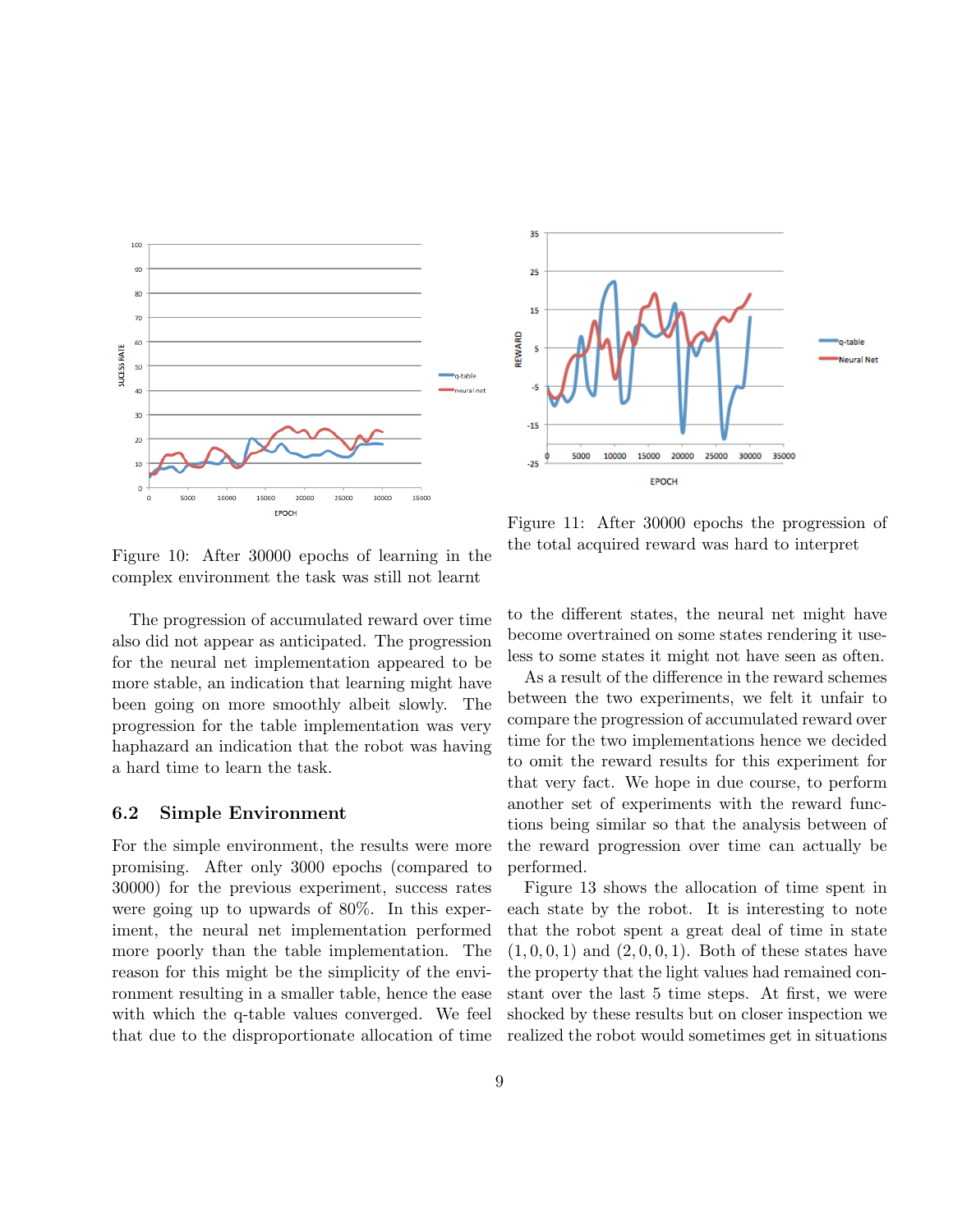where it would move forward and then immediately backwards and do this repeatedly until it changed its sequence of moves. We are not entirely sure why this was the case but we can confidently state that this didn't impede the learning process as shown by our results. State  $(0, 0, 0, 0)$  was the next most common state This was the state where the light was on the left, away from walls and light values were not repeating. This was in line with our expectations as were anticipated that the robot would be in this state a lot of the time.



Figure 12: After only 3000 epochs the table implementation was doing pretty well

### 7 Summary and Conclusions

In this paper we have shown an implementation of q-learning using both a neural network and a traditional q-table across simplified and complex representation of the environment to solve the light finding task. The results showed that q-learning in general is not a viable approach to machine learning when the environment is very complex and in such



Figure 13: Simple Environment: Distribution of the time spent in each state

instances, other methods might work better. The results also show that the more complex the environment gets, the better the neural net implementation does over the q-table implementation. We anticipate that the difference between the two approaches in the complex environment might only become apparent after more than 30000 learning iterations. The results also show that in simpler environments in which the state-action space is containable, a neural network implementation of q-learning is not the best approach and a traditional q-table implementation is probably better.

### 8 Future Directions

There are many aspects of the neural net implementation that can be profitably improved, many of which could not be done simply due to the timeframe in which we had to complete the project.

There exists literature that discuses using linear activation functions with regards to neural networks[6]. This might prove to be an interesting ex